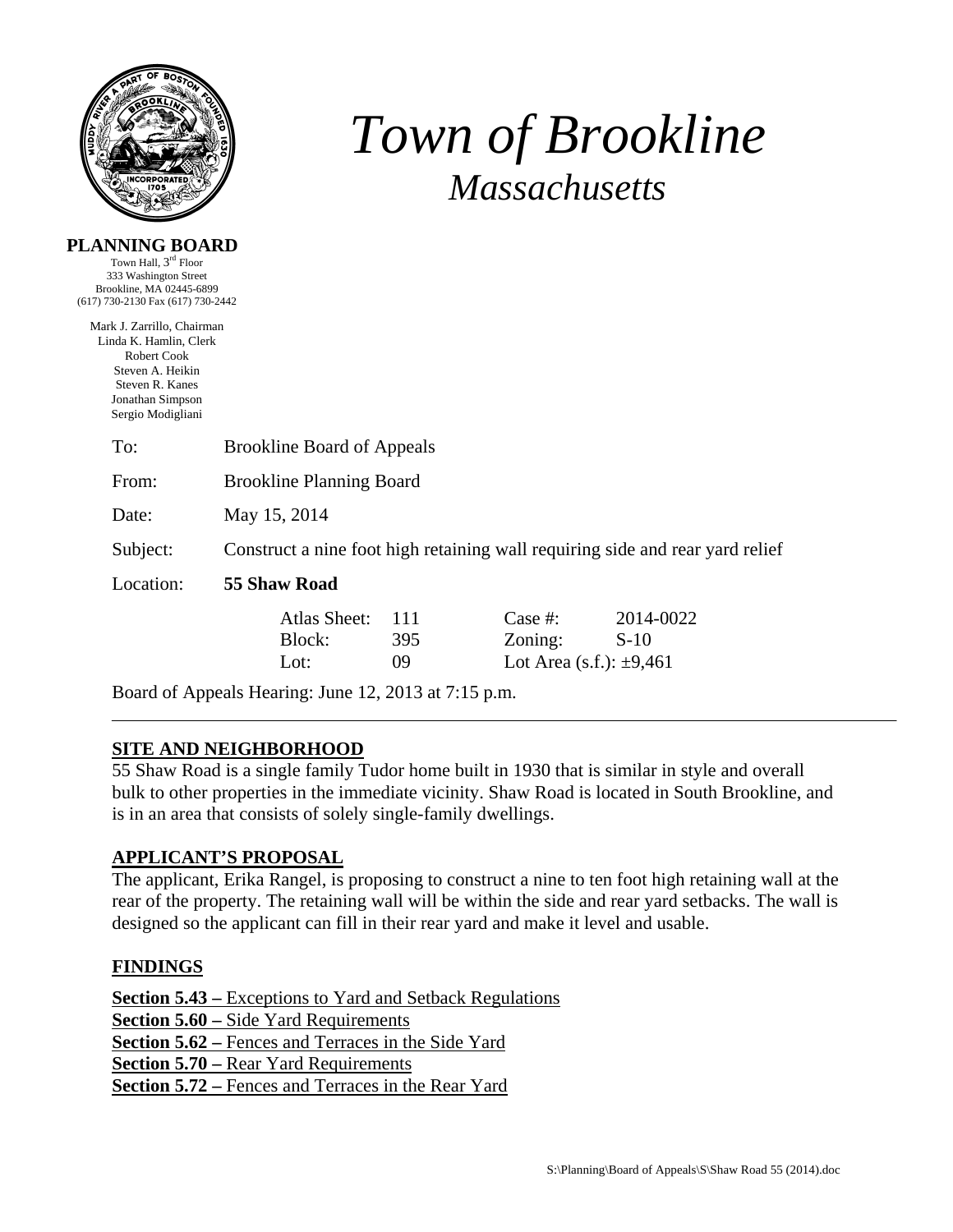| <b>Height Requirements</b>       | <b>Required</b> | <b>Proposed</b> | <b>Relief</b>    |
|----------------------------------|-----------------|-----------------|------------------|
| Side Yard Retaining Wall*        |                 | $9' - 10'$      | Special Permit** |
| <b>Rear Yard Retaining Wall*</b> |                 | $9' - 10'$      | Special Permit** |

\* The fence is over the allowed height of seven feet.

\*\* Under *Section 5.43*, the Board of Appeals may waive yard and setback requirements if a counterbalancing amenity is provided. The applicant is proposing to plant a row of evergreen trees as a counterbalancing amenity to screen the retaining wall from neighbors.

#### **PLANNING BOARD COMMENTS**

The Planning Board is supportive of this proposal to allow the applicant to construct a nine to ten foot high retaining wall within the side and rear yard. The retaining wall will allow the property owner to fill in their rear yard and have a usable rear yard. The 9' high wall is necessary due to the grade of the property in the rear. The Board recommends that the applicant install landscaping to screen the retaining wall to the greatest extent possible as a counterbalancing amenity required for a special permit.

### **Therefore, the Planning Board recommends approval of the site plan by Peter Nolan & Associates, LLC., dated 11/14/13, subject to the following conditions:**

- 1. Prior to the issuance of a building permit, a final site plan and wall section details and materials shall be submitted to the Assistant Director of Regulatory Planning for review and approval.
- 2. Prior to the issuance of a building permit, a final landscaping plan, indicating all counterbalancing amenities, shall be submitted to the Assistant Director of Regulatory Planning for review and approval.
- 3. Prior to the issuance of a building permit, the applicant shall submit to the Building Commissioner for review and approval for conformance to the Board of Appeals decision: 1) a final site plan stamped and signed by a registered engineer or land surveyor; 2) final wall elevations; and 3) evidence that the Board of Appeals decision has been recorded at the Registry of Deeds.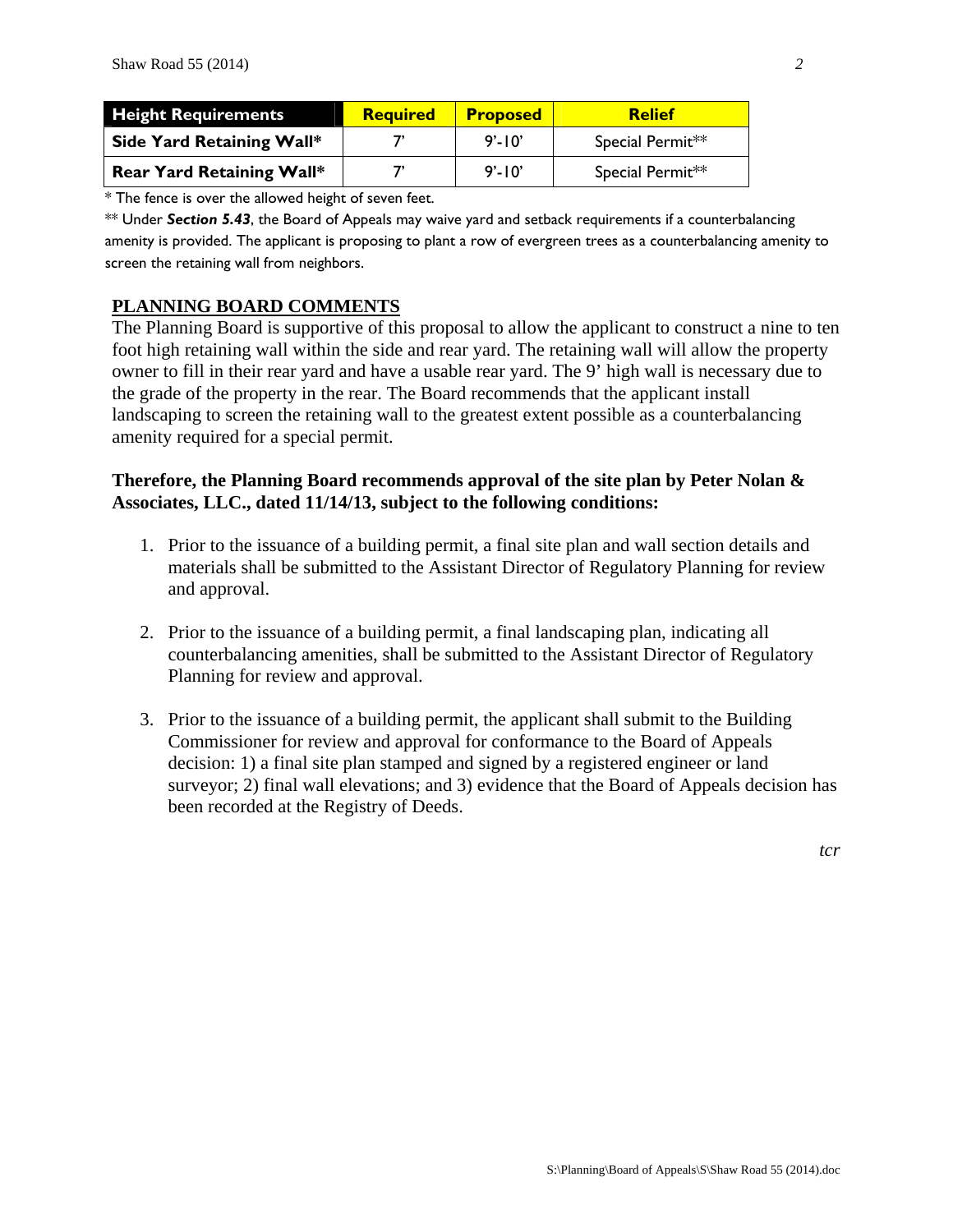

55 Shaw Road front façade